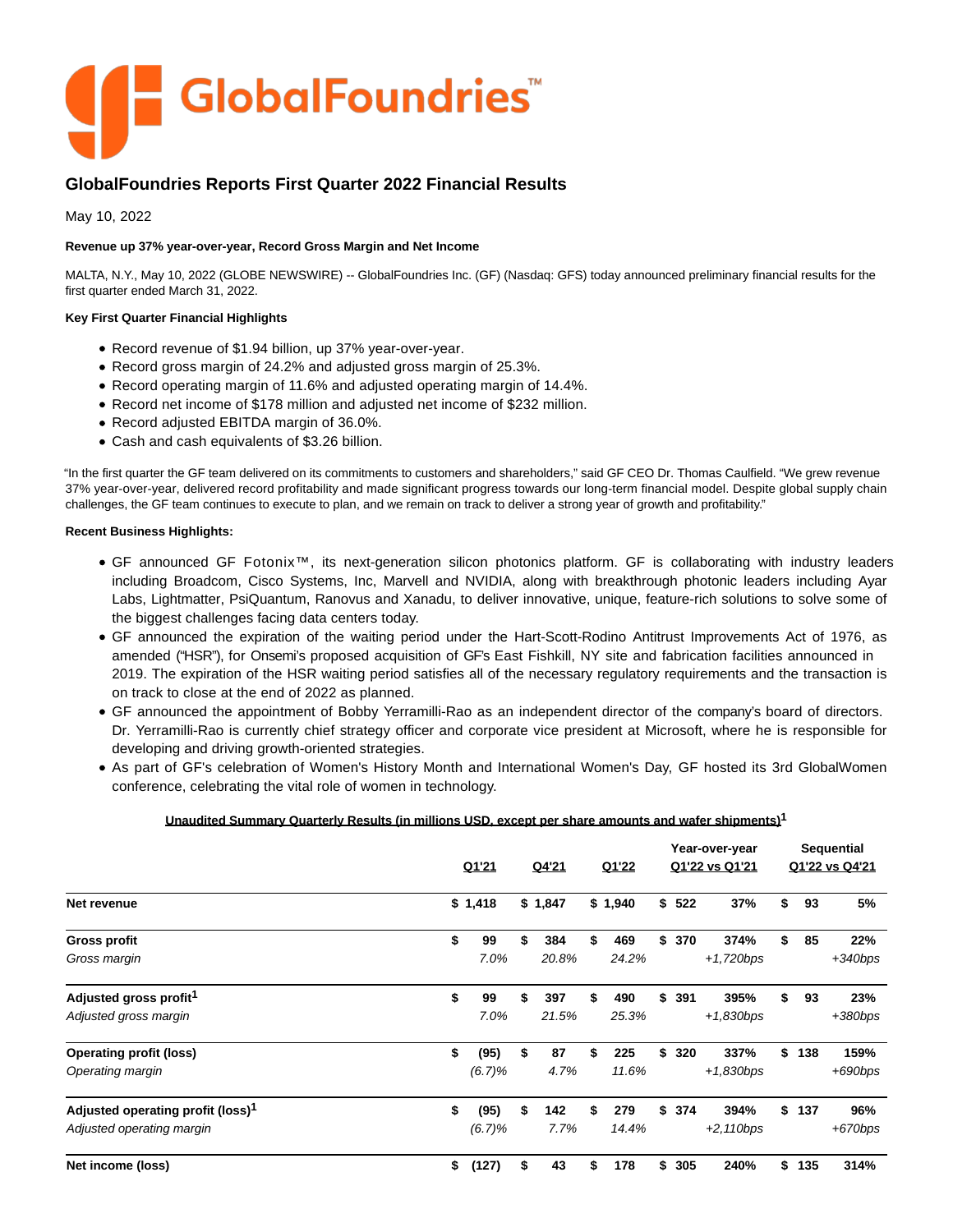| Net income (loss) margin                                                     | $(9.0)\%$                | 2.3%               | 9.2%               |           | $+1,820bps$          |          | $+690bps$         |
|------------------------------------------------------------------------------|--------------------------|--------------------|--------------------|-----------|----------------------|----------|-------------------|
| Adjusted net income (loss) <sup>1</sup><br>Adjusted net income (loss) margin | \$<br>(127)<br>$(9.0)\%$ | \$<br>98<br>5.3%   | \$<br>232<br>12.0% | \$<br>359 | 283%<br>$+2,100bps$  | \$134    | 137%<br>$+670bps$ |
| Diluted (loss) earnings per share ("EPS")                                    | \$<br>(0.25)             | \$<br>0.08         | \$<br>0.33         | \$0.58    | 232%                 | \$0.25   | 301%              |
| Adjusted diluted EPS <sup>1</sup>                                            | \$ (0.25)                | \$<br>0.18         | \$<br>0.42         | \$0.67    | 268%                 | \$0.24   | 133%              |
| Adjusted EBITDA <sup>1</sup><br>Adjusted EBITDA margin                       | \$<br>294<br>20.7%       | \$<br>584<br>31.6% | \$<br>698<br>36.0% | \$404     | 137%<br>$+1,530$ bps | \$114    | 20%<br>$+440bps$  |
| Cash from operations                                                         | \$<br>148                | \$1,148            | \$<br>845          | \$697     | 471%                 | \$ (303) | (26)%             |
| Wafer shipments (300MM Equivalent) (in thousands)                            | 548                      | 622                | 625                | 77        | 14%                  | 3        | 0.5%              |

1Adjusted gross profit, adjusted operating profit (loss), adjusted net income (loss), adjusted diluted EPS, and adjusted EBITDA are adjusted non-IFRS metrics; please see the reconciliation of IFRS to adjusted non-IFRS metrics in the section "Unaudited Reconciliation of IFRS to Adjusted non-IFRS" below.

| Summary of Second Quarter 2022 Outlook (unaudited, in millions USD except per share amounts) <sup>1</sup> |  |  |
|-----------------------------------------------------------------------------------------------------------|--|--|
|                                                                                                           |  |  |

|                                     | <b>IFRS</b>       | Share-based compensation | <b>Non-IFRS Adjusted</b> |
|-------------------------------------|-------------------|--------------------------|--------------------------|
| Net revenue                         | $$1,955 - $1,985$ |                          |                          |
| <b>Gross Profit</b>                 | \$470 - \$504     | $$27 - $33$              | $$503 - $531$            |
| Gross Margin (mid-point)            | 24.7%             |                          | 26.2%                    |
| <b>Operating Profit</b>             | $$206 - $251$     | $$54 - $66$              | $$272 - $305$            |
| <b>Operating Margin (mid-point)</b> | 11.6%             |                          | 14.6%                    |
| Net Income                          | $$169 - $211$     | $$54 - $66$              | $$235 - $265$            |
| Net Income Margin (mid-point)       | 9.6%              |                          | 12.7%                    |
| <b>Diluted EPS</b>                  | $$0.31 - $0.38$   |                          | $$0.43 - $0.48$          |
| <b>Adjusted EBITDA</b>              |                   |                          | $$705 - $745$            |
| Adj. EBITDA Margin (mid-point)      |                   |                          | 36.8%                    |

 $1$ The guidance provided above contains forward-looking statements as defined in the U.S. Private Securities Litigation Reform Act of 1995, and is subject to the safe harbors created therein. The quidance includes management's beliefs and assumptions and is based on information currently available. GF has not provided a reconciliation of its Second Fiscal Quarter outlook for adjusted Non-IFRS EBITDA and related Margin because estimates of all of the reconciling items cannot be provided without unreasonable efforts. Certain factors that are materially significant to GF's ability to estimate these items cannot be reasonably predicted.

### **Unaudited Consolidated Statements of Operations**

|                                                 | <b>Three Months Ended</b> |                |    |                |  |  |  |
|-------------------------------------------------|---------------------------|----------------|----|----------------|--|--|--|
| (in millions USD, except for per share amounts) |                           | March 31, 2021 |    | March 31, 2022 |  |  |  |
| Net revenue                                     | \$                        | 1,418          | \$ | 1,940          |  |  |  |
| Cost of sales                                   |                           | 1,319          |    | 1,471          |  |  |  |
| <b>Gross profit</b>                             |                           | 99             |    | 469            |  |  |  |
| Operating expenses:                             |                           |                |    |                |  |  |  |
| Research and development                        |                           | 103            |    | 128            |  |  |  |
| Sales, marketing, general and administrative    |                           | 91             |    | 116            |  |  |  |
| Total operating expenses                        |                           | 194            |    | 244            |  |  |  |
| <b>Operating profit (loss)</b>                  |                           | (95)           |    | 225            |  |  |  |
| Finance expense, net                            |                           | (28)           |    | (28)           |  |  |  |
| Other income                                    |                           |                |    | 10             |  |  |  |
| Income tax expense                              |                           | (11)           |    | (29)           |  |  |  |
| Net income (loss)                               |                           | (127)          | S  | 178            |  |  |  |
| Attributable to:                                |                           |                |    |                |  |  |  |
| Shareholders of GlobalFoundries                 |                           | (126)          |    | 179            |  |  |  |
| Non-controlling interest                        |                           | (1)            |    | (1)            |  |  |  |
| Earnings (loss) per share:                      |                           |                |    |                |  |  |  |
| Basic                                           |                           | (0.25)         | \$ | 0.34           |  |  |  |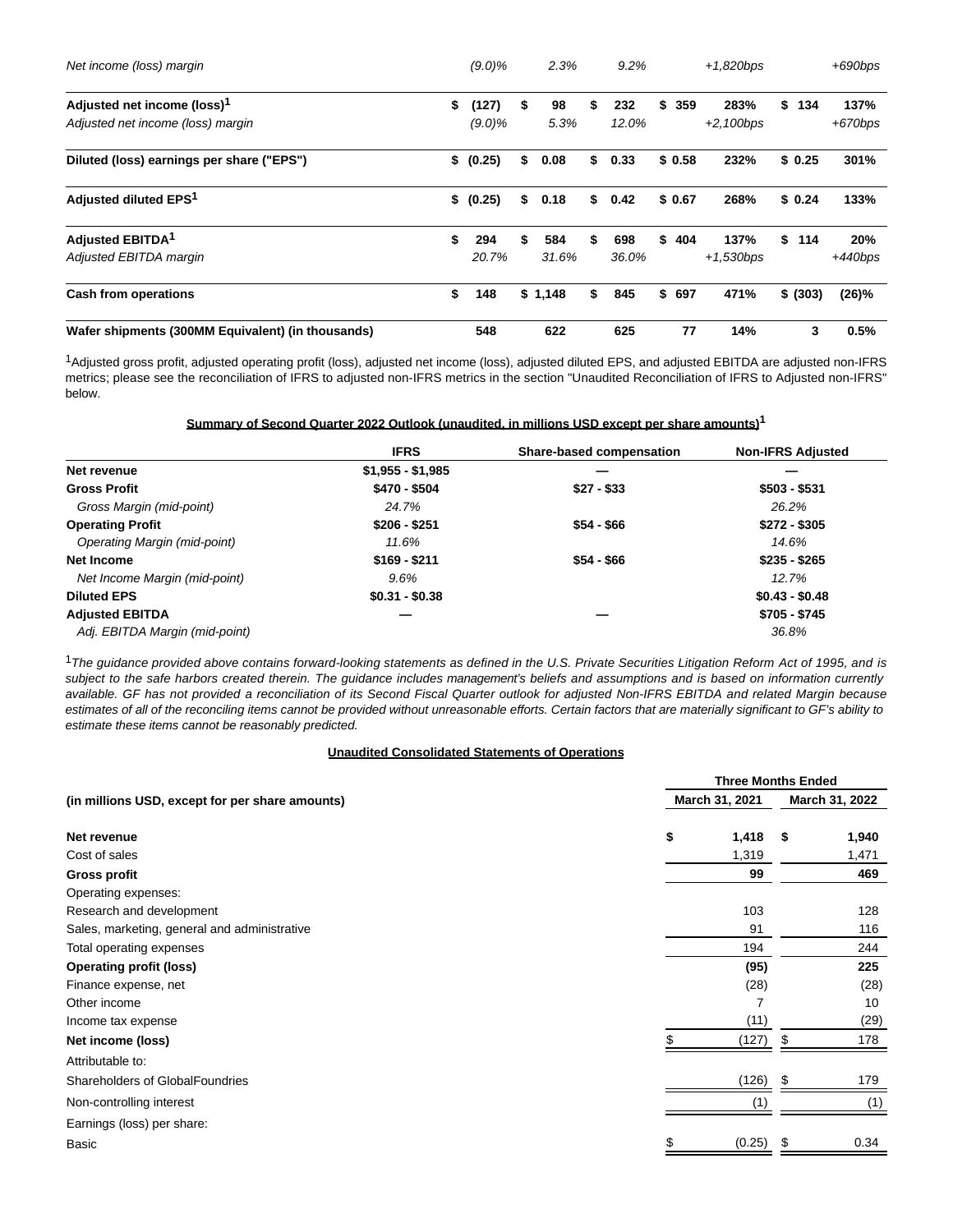| Diluted                                              | (0.25) | 0.33 |
|------------------------------------------------------|--------|------|
| Shares used in earnings (loss) per share calculation |        |      |
| Basic                                                | 500    | 532  |
| <b>Diluted</b>                                       | 500    | 549  |
|                                                      |        |      |

## **Unaudited Consolidated Statements of Financial Position**

| (in millions USD)<br>December 31,<br>2021 <sup>1</sup> |    |           | March 31, 2022 <sup>2</sup> |           |
|--------------------------------------------------------|----|-----------|-----------------------------|-----------|
| Assets:                                                |    |           |                             |           |
| Cash and cash equivalents                              | \$ | 2,939     | \$                          | 3,264     |
| Receivables, prepayments and other                     |    | 1,231     |                             | 1,210     |
| Inventories                                            |    | 1,121     |                             | 1,185     |
| <b>Current assets</b>                                  |    | 5,291     |                             | 5,659     |
| Deferred tax assets                                    |    | 353       |                             | 337       |
| Property, plant, and equipment, net                    |    | 8,713     |                             | 9,173     |
| Other assets                                           |    | 671       |                             | 733       |
| <b>Noncurrent assets</b>                               |    | 9,737     |                             | 10,243    |
| <b>Total assets</b>                                    | \$ | 15,028    | \$                          | 15,902    |
| Liabilities and equity:                                |    |           |                             |           |
| Current portion of long-term debt                      | \$ | 297       | \$                          | 281       |
| Other current liabilities                              |    | 2,866     |                             | 3,039     |
| <b>Current liabilities</b>                             |    | 3,163     |                             | 3,320     |
| Noncurrent portion of long-term debt                   |    | 1,716     |                             | 1,830     |
| Other liabilities                                      |    | 2,116     |                             | 2,413     |
| <b>Noncurrent liabilities</b>                          |    | 3,832     |                             | 4,243     |
| Shareholders' equity:                                  |    |           |                             |           |
| Common stock/additional paid-in capital                |    | 23,498    |                             | 23,551    |
| Accumulated deficit                                    |    | (15, 469) |                             | (15, 290) |
| Accumulated other comprehensive income (loss)          |    | (54)      |                             | 21        |
| Non-controlling interest                               |    | 58        |                             | 57        |
| <b>Total liabilities and equity</b>                    | \$ | 15,028    | \$                          | 15,902    |

 $1$ Audited annual statement of consolidated financial position

2Unaudited interim statement of consolidated financial position

## **Unaudited Consolidated Statements of Cash Flows**

|                                                                | <b>Three Months Ended</b> |            |  |                |  |  |  |
|----------------------------------------------------------------|---------------------------|------------|--|----------------|--|--|--|
| (in millions USD)                                              | March 31, 2021            |            |  | March 31, 2022 |  |  |  |
| Cash flows from operating activities:                          |                           |            |  |                |  |  |  |
| Net income (loss)                                              | \$                        | $(127)$ \$ |  | 178            |  |  |  |
| Depreciation and amortization                                  |                           | 377        |  | 408            |  |  |  |
| Finance expense, net                                           |                           | 8          |  | 9              |  |  |  |
| Deferred income taxes                                          |                           | 15         |  | 19             |  |  |  |
| Other non-cash operating activities                            |                           | (30)       |  | 42             |  |  |  |
| Net change in working capital                                  |                           | (95)       |  | 189            |  |  |  |
| Net cash provided by operating activities                      |                           | 148        |  | 845            |  |  |  |
| Cash flows from investing activities:                          |                           |            |  |                |  |  |  |
| Purchases of property, plant, equipment, and intangible assets |                           | (302)      |  | (643)          |  |  |  |
| Other investing activities                                     |                           | 45         |  | 4              |  |  |  |
| Net cash used in investing activities                          |                           | (257)      |  | (639)          |  |  |  |
| Cash flows from financing activities:                          |                           |            |  |                |  |  |  |
| Repayments of shareholder loan                                 |                           | (126)      |  |                |  |  |  |
| Proceeds (repayment) of debt, net                              |                           | (75)       |  | 107            |  |  |  |
| Other financing activities                                     |                           | 39         |  | 11             |  |  |  |
| Net cash (used in) provided by financing activities            |                           | (162)      |  | 118            |  |  |  |
| Effect of exchange rate changes                                |                           | (2)        |  |                |  |  |  |
|                                                                |                           |            |  |                |  |  |  |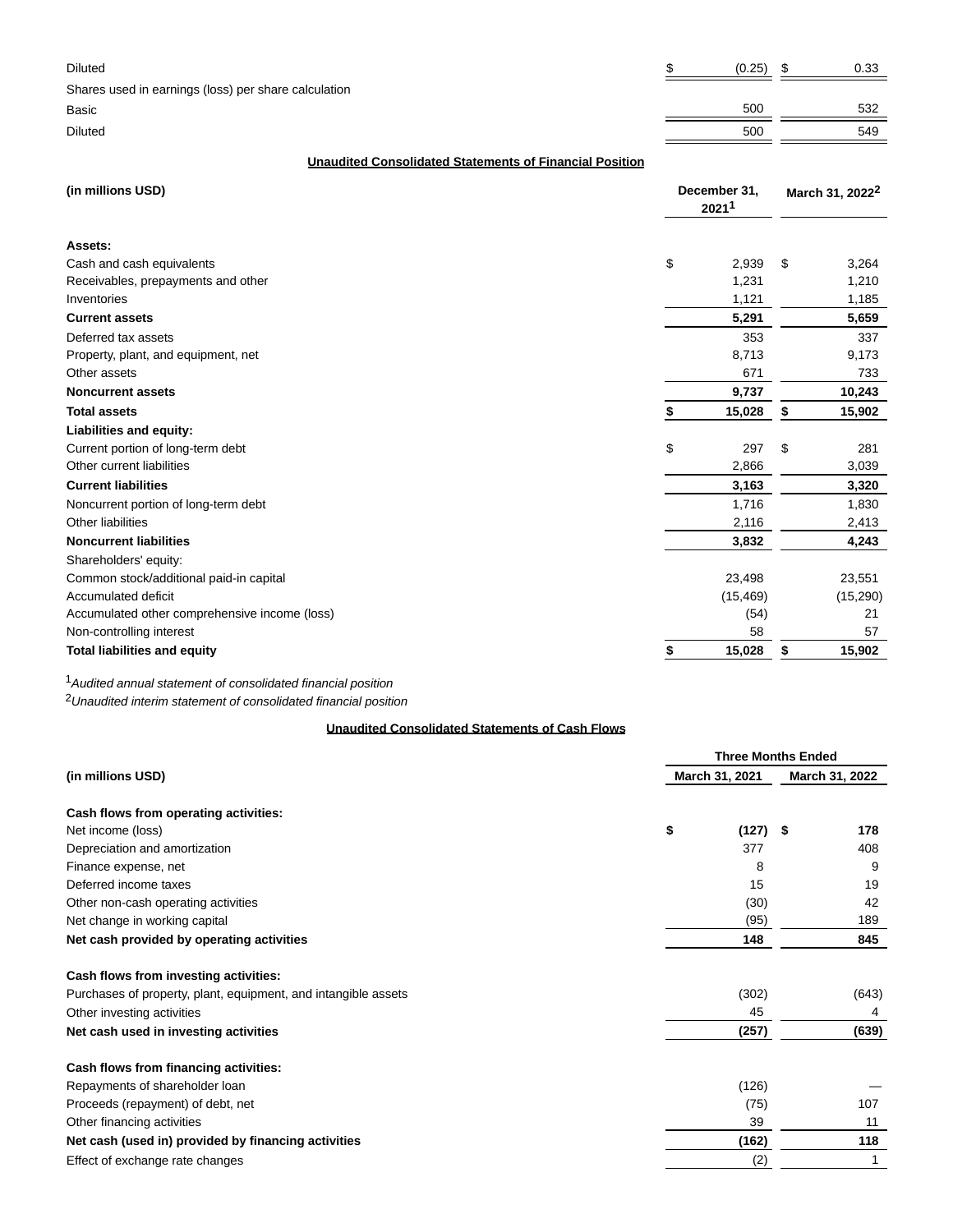| Net change in cash and cash equivalents                  | (273) | 325   |
|----------------------------------------------------------|-------|-------|
| Cash and cash equivalents at the beginning of the period | 908   | 2.939 |
| Cash and cash equivalents at the end of the period       | 635   | 3.264 |

#### **Unaudited Reconciliation of IFRS to Adjusted Non-IFRS**

|                                  | <b>Three Months Ended</b> |                |    |                      |      |                |  |  |  |
|----------------------------------|---------------------------|----------------|----|----------------------|------|----------------|--|--|--|
| (in millions USD)                |                           | March 31, 2021 |    | December 31,<br>2021 |      | March 31, 2022 |  |  |  |
| <b>Gross profit</b>              | \$                        | 99             |    | 384 \$               |      | 469            |  |  |  |
| Share based compensation         |                           |                | S  | 13 <sup>°</sup>      | \$   | 21             |  |  |  |
| <b>Adjusted gross profit</b>     |                           | 99             | S  | $397$ \$             |      | 490            |  |  |  |
| <b>Operating profit (loss)</b>   | \$                        | (95)           | \$ | 87                   | - \$ | 225            |  |  |  |
| Share based compensation         |                           |                | S  | 55                   | -\$  | 54             |  |  |  |
| Adjusted operating profit (loss) |                           | (95)           | \$ | 142S                 |      | 279            |  |  |  |
| Net income (loss)                | \$                        | (127)          | \$ | 43 \$                |      | 178            |  |  |  |
| Share based compensation         |                           |                |    | 55                   | \$   | 54             |  |  |  |
| Adjusted net income (loss)       |                           | (127)          | \$ | 98                   | \$   | 232            |  |  |  |
| <b>Diluted EPS</b>               | \$                        | (0.25)         | \$ | 0.08 <sup>5</sup>    |      | 0.33           |  |  |  |
| Share based compensation         |                           |                | S  | $0.10 \text{ }$ \$   |      | 0.09           |  |  |  |
| <b>Adjusted diluted EPS</b>      |                           | (0.25)         | \$ | $0.18$ \$            |      | 0.42           |  |  |  |

### **Unaudited Reconciliation of Net Income (Loss) to Adjusted EBITDA**

|                                                                            | <b>Three Months Ended</b> |       |     |                      |                |     |  |  |  |  |
|----------------------------------------------------------------------------|---------------------------|-------|-----|----------------------|----------------|-----|--|--|--|--|
| (in millions USD)                                                          | March 31, 2021            |       |     | December 31,<br>2021 | March 31, 2022 |     |  |  |  |  |
| Net income (loss) for the period                                           | \$                        | (127) | - 5 | 43S                  |                | 178 |  |  |  |  |
| Adjustments:                                                               |                           |       |     |                      |                |     |  |  |  |  |
| Depreciation and amortization                                              |                           | 377   | \$  | 419 \$               |                | 408 |  |  |  |  |
| Finance expense                                                            |                           | 29    | \$. | 28                   | - \$           | 29  |  |  |  |  |
| Income tax expense (benefit)                                               | \$                        | 10    | \$. | 26S                  |                | 29  |  |  |  |  |
| Share based compensation                                                   |                           | —     |     | 55 \$                |                | 54  |  |  |  |  |
| Restructuring and corporate severance programs                             | \$                        | 5     | \$  | 5                    |                |     |  |  |  |  |
| (Gains)/Losses on transactions, legal settlements and transaction expenses |                           |       |     | 8                    |                |     |  |  |  |  |
| <b>Adjusted EBITDA</b>                                                     |                           | 294   |     | 584 \$               |                | 698 |  |  |  |  |

#### **Adjusted Financial Measures (Non-IFRS)**

In addition to the financial information presented in accordance with IFRS, this press release includes the following adjusted non-IFRS metrics: adjusted gross profit (loss), adjusted operating profit (loss), adjusted net income (loss), adjusted diluted EPS and adjusted EBITDA. We define adjusted gross profit (loss) as gross profit (loss) adjusted for share-based compensation expense. We define adjusted operating profit (loss) as profit (loss) from operations adjusted for share-based compensation expense. We define adjusted net income (loss) as net income (loss) adjusted for share-based compensation expense. We define adjusted diluted EPS as adjusted net income (loss) divided by the dilutive shares. We define adjusted EBITDA as net income (loss), excluding the impact of finance expense, income tax expense, depreciation, amortization, share-based compensation expense, transaction gains and associated expenses, restructuring charges and litigation settlements.

We believe that in addition to our results determined in accordance with IFRS, these adjusted non-IFRS measures provide useful information to both management and investors in measuring our financial performance and highlight trends in our business that may not otherwise be apparent when relying solely on IFRS measures. These adjusted non-IFRS financial measures provide supplemental information regarding our operating performance that excludes certain gains, losses and non-cash charges that occur relatively infrequently and/or that we consider to be unrelated to our core operations. For further information regarding these non-IFRS measures, please refer to "Unaudited Reconciliation of IFRS to Adjusted Non-IFRS" table above.

Adjusted non-IFRS financial information is presented for supplemental informational purposes only and should not be considered in isolation or as a substitute for financial information presented in accordance with IFRS. Our presentation of adjusted non-IFRS measures should not be construed as an inference that our future results will be unaffected by unusual or nonrecurring items. Other companies in our industry may calculate these measures differently, which may limit their usefulness as a comparative measure.

#### **Conference Call and Webcast Information**

GF will host a conference call with the financial community on Tuesday, May 10, 2022 at 4:30 p.m. U.S. Eastern Time (ET) to review the First Quarter